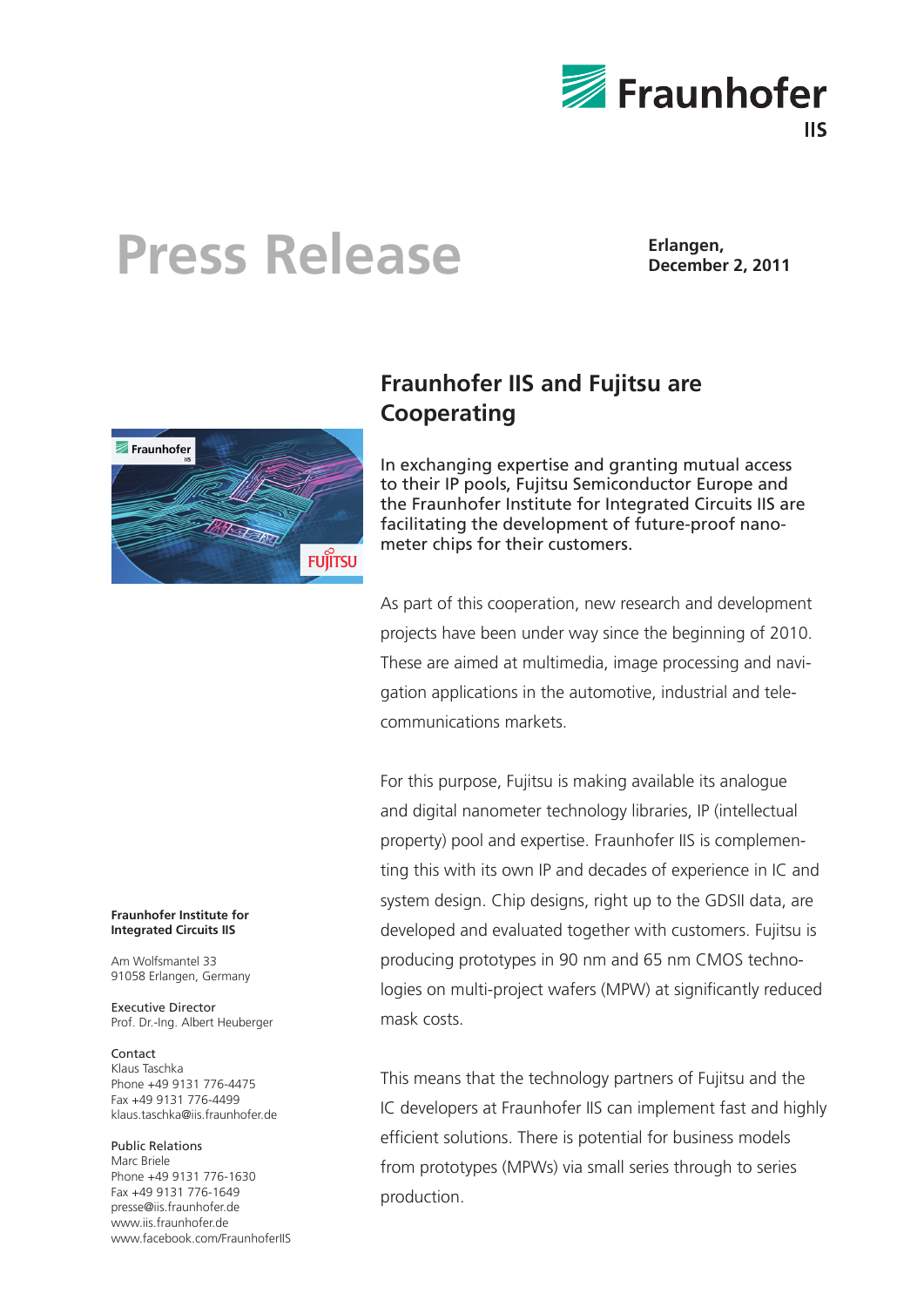

# **Press Release Erlangen, December 2, 2011**

"Industry, research and training all benefit from this cooperation. It grants cost-effective and dependable access to the latest nanometer technology for research projects, pilot series and products", comments Josef Sauerer, Head of Integrated Circuits and Systems at Fraunhofer IIS.

Norbert Schuhmann, Digital Systems Group Manager, adds: "Particularly worth noting is the quality of the analogue and digital Fujitsu libraries, the easy access to their IP pool and their professional and smooth approach".

Mark Ellins, Director for ASIC and Foundry Services at Fujitsu Semiconductor Europe said "We are very pleased to be able to work together with such an experienced design partner as Fraunhofer IIS, and believe our cooperation will provide significant benefits to developers requiring access to advanced process technologies".

### **Fraunhofer Institute for Integrated Circuits IIS**

Am Wolfsmantel 33 91058 Erlangen, Germany

Executive Director Prof. Dr.-Ing. Albert Heuberger

Contact Klaus Taschka Phone +49 9131 776-4475 Fax +49 9131 776-4499 klaus.taschka@iis.fraunhofer.de

Public Relations Marc Briele Phone +49 9131 776-1630 Fax +49 9131 776-1649 presse@iis.fraunhofer.de www.iis.fraunhofer.de www.facebook.com/FraunhoferIIS